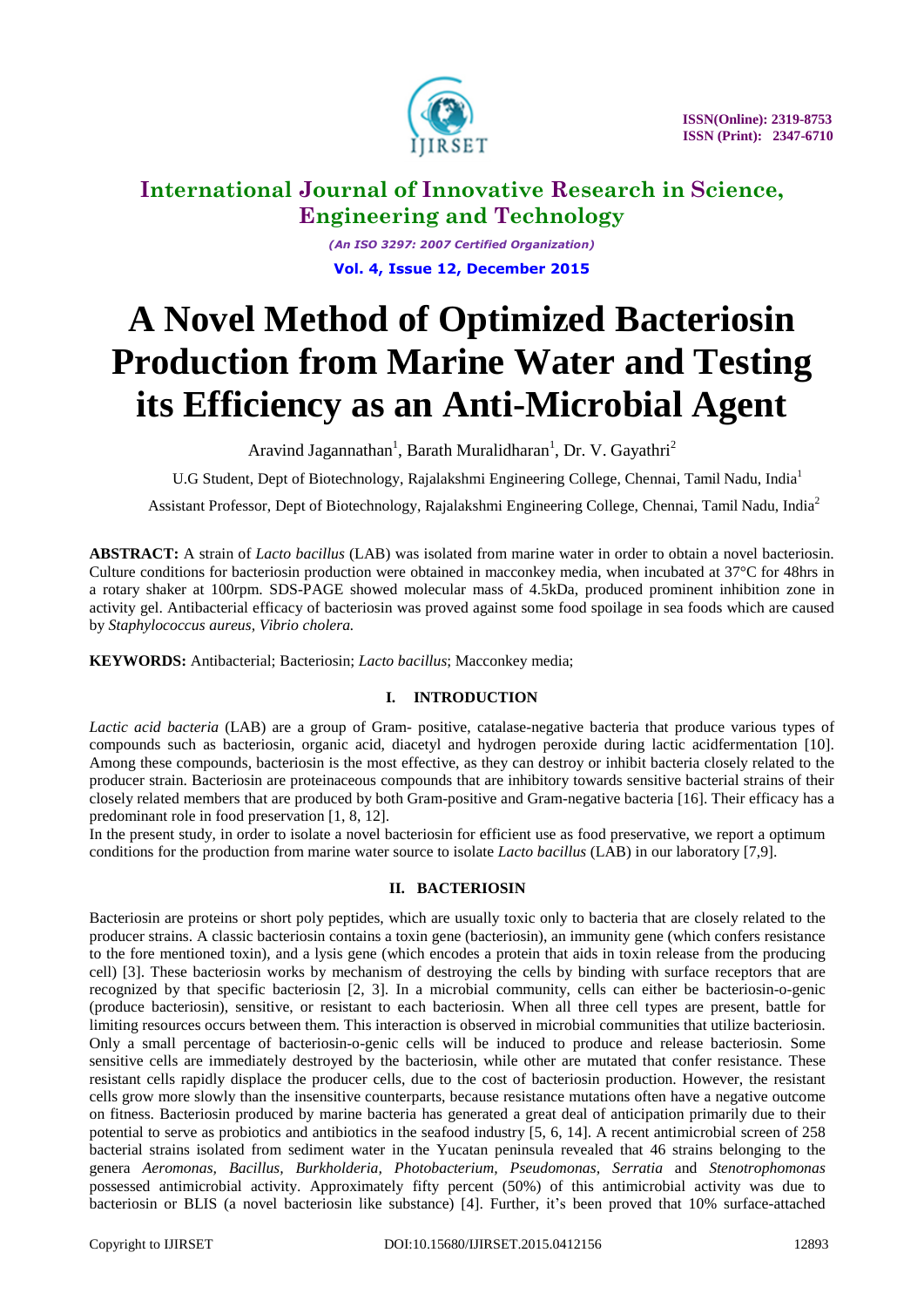

*(An ISO 3297: 2007 Certified Organization)*

#### **Vol. 4, Issue 12, December 2015**

bacteria isolated from Sydney Harbor (Australia), possess antibacterial activity. Proteinase K treatment showed that this inhibitory activity was associated with proteinaceous substances such as bacteriosin or BLIS [18]. Given the fact that bacteriosin and BLIS have been characterized in most bacterial species, it is appealing to speculate about the diversity of new substances. The marine environment will reveal.

#### **III. APPLICATIONS AND IMPLICATIONS OF MARINE BACTERIA**

The international sea food industry is one of the world's most profitable merchandise, worth more than \$75 billion per year (Food and Agriculture Organization of the United Nations [FAO], 2006). Fish and seafood are major proteins in some areas of the world. In 2006, of the 143 million tons of total fishery production (including fish, crustacean, and mollusks); 110 million tons was for direct human consumption [14]. To meet this demand, we had witnessed a noticeable rise in aquaculture (the farming of aquatic plants and animals) in the last decade (FAO, 2006). Recently, there have been spectacular changes in the seafood industry due to technological advances, consumer habits, and globalization of the food market [5]. In particular, there has been an increase in consumer preference for foods that are modestly processed or preserved (especially those that claim health-promoting benefits). Consumers are also demanding that these foods be fresh tasting and ready-to-eat [5]. The demands on the industry to provide fresh, modestly preserved products in the ever growing globalized food market is requiring a longer and more complex foodchain and increasing the risk of microbial contamination and spoilage [6].

#### **MATERIALS AND METHODS IV. BACTERIAL STRAINS AND MEDIA**

A strain of *Lacto bacillus* LAB 5 was isolated from Marine Organisms, which was confirmed by morphological and biochemical studies. This was screened for bacteriosin production against two bacteriosin sensitive indicator strains *Staphylococcus aureus, Vibrio cholera.* Identification of the producer strain was done based on the cell morphology.

#### **V. IDENTIFICATION OF** *LACTO BACILLUS*

#### a) **GRAM STAINING TEST:**

The isolated bacteria were examined using gram staining kit and observed under light microscope with a magnification of 100x [17].

#### b) **CATALASE TEST:**

To perform this test, a single isolated colony was streaked on a glass slide and a drop of 3% hydrogen peroxide was added on to it. The effervescence of oxygen was not noticed which gives a negative response of the bacteria to catalase test [13].

#### **VI. RESPONSE SURFACE METHODOLOGY (RSM CONTOUR PLOTS)**

When a regression model is fitted using two or more continuous predictors, it is helpful to demonstrate a graphical visualization of the fitted surface [11]. A Response surface method (RSM) is an influential optimization tools in the arsenal of statistical design of experiments (DOE). Before employing RSM, process should take full advantage of a far simpler tool for DOE – two-level factorials, which can be very valuable for screening the few vital factors (including interactions) from the trivial many that have no significant impact. Assuming the potential for further financial gain, it's best to follow up screening studies by doing an in-depth investigation of the surviving factors via RSM. Then generate a response surface map and move the process to the optimum location**.**

1. The table was shaped from the subsequent second-order polynomial model, called a "quadratic," via least squares regression:

**Ŷ = 808.77 − 250.45 X − 328.58 X2**

- 2. The curve was created by the following values obtained for mean and the standard deviation.
- Mean =  $255.71 + 23.69A 49.06B 35.14C 25.54AC 16.57B2 + 27.75C2$  (p<0.0001, Adjusted R2 0.84) **Log10 Std Dev = 1.82 − 0.077B + 0.012C + 0.18C2 (p<0.0001, Adjusted R2 0.76)**

(Obtained from "design expert 9")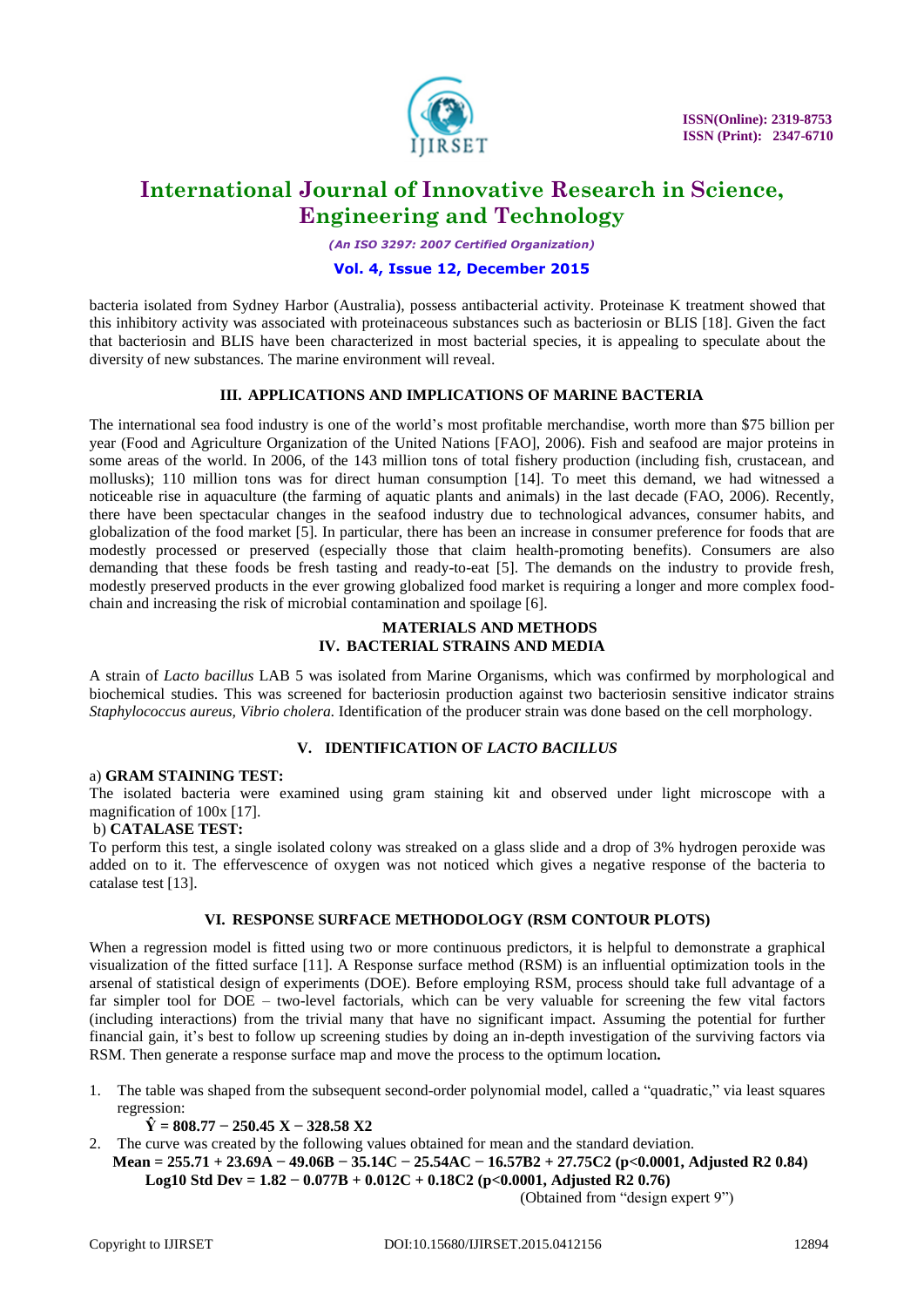

*(An ISO 3297: 2007 Certified Organization)*

#### **Vol. 4, Issue 12, December 2015**

#### **VII.PRODUCTION OF BACTERIOSIN**

Bacteriosin producer strain *Pediococcus acidilactici* LAB 5 and indicator LAB strains were cultured in *Lacto bacillus* macconkey agar and maintained at 4ºC. The colonies are isolated from the marine water is inoculated in MRS media and incubated at  $37^{\circ}$ C for 24 hrs in a rotary shaker at 100 rpm. Then the culture was sonicated to break open the cells and produce the secondary metabolites (Figure 4).

#### **VIII. ANTI-MICROBIAL ACTIVITY**

The bacteriosin produced were examined by the disc diffusion method [11]. *S. aureus*, *V.cholera* were used for antibacterial test. The test microorganisms were seeded into relevant medium by spread plate method 10 μl (106 cells/ml) with the 24h cultures of bacteria growth in nutrient broth. After solidification the filter paper discs (5 mm in diameter) impregnated with the bacteriosin of 20 μl were sited on test organism-seeded plates. Streptomycin (10 μg ml 1) used as positive control and MRS media (100 μg ml 1) used as negative control. The antibacterial assay plates were incubated at 37°C for 24h. The diameters of the inhibition zones were measured in mm.

#### **IX. SDS-PAGE**

Sodium Dodecyl Sulfate-Polyacrylamide Gel Electrophoresis (SDS-PAGE) is probably the world's most broadly used biochemical method to detect the molecular weight of a compound [15]. To estimate the molecular weight of this bacteriosin, 15% SDS-PAGE gel is prepared. Protein marker is added to the first lane of this gel. Now the sample is mixed with the buffer and heated for 1-2 mins. Now 20 μl is added to the gel. Gel electrophoresis is carried out at 100v for  $1$  hr.

#### **X. RESULTS AND DISCUSSION**

1. The above method shows how bacteriosin can be produced from marine water in an easy and efficient way, which could be scaled up for large scale production. Thus the produced bacteriosin was confirmed with a morphological and biochemical test. The catalase test (Figure 1) showed a negative result which proved the LAB from marine water is suitable for the production of bacteriosin.



**FIGURE 1: CATALASE TEST**

2. Response surface methodology contour plot (Figure 3) was obtained from "Design expert 9", in order to produce optimum condition for the production of bacteriosin. So, the table (Table 1), the RSM plot (Figure 2) gives us the most optimized production and the curve, which was also confirmed by practical evidences.

| <b>RUN</b> | PH | <b>TEMPERATURE</b><br>$({}^{\circ}{\rm C})$ | PREDICTED RESULT<br>(gm) | <b>RESULTS OBTAINED</b><br>(gm) |
|------------|----|---------------------------------------------|--------------------------|---------------------------------|
|            |    | 35                                          | 0.9807                   | 0.9915                          |
| ◠          | 8  | 25                                          | 0.8706                   | 0.96                            |
| 3          | 8  | 35                                          | 0.9785                   | 0.9944                          |
|            |    | 45                                          | 0.8712                   | 1.014                           |

### **TABLE 1: OPTIMIZATION BY RESPONSE SURFACE METHODOLOGY**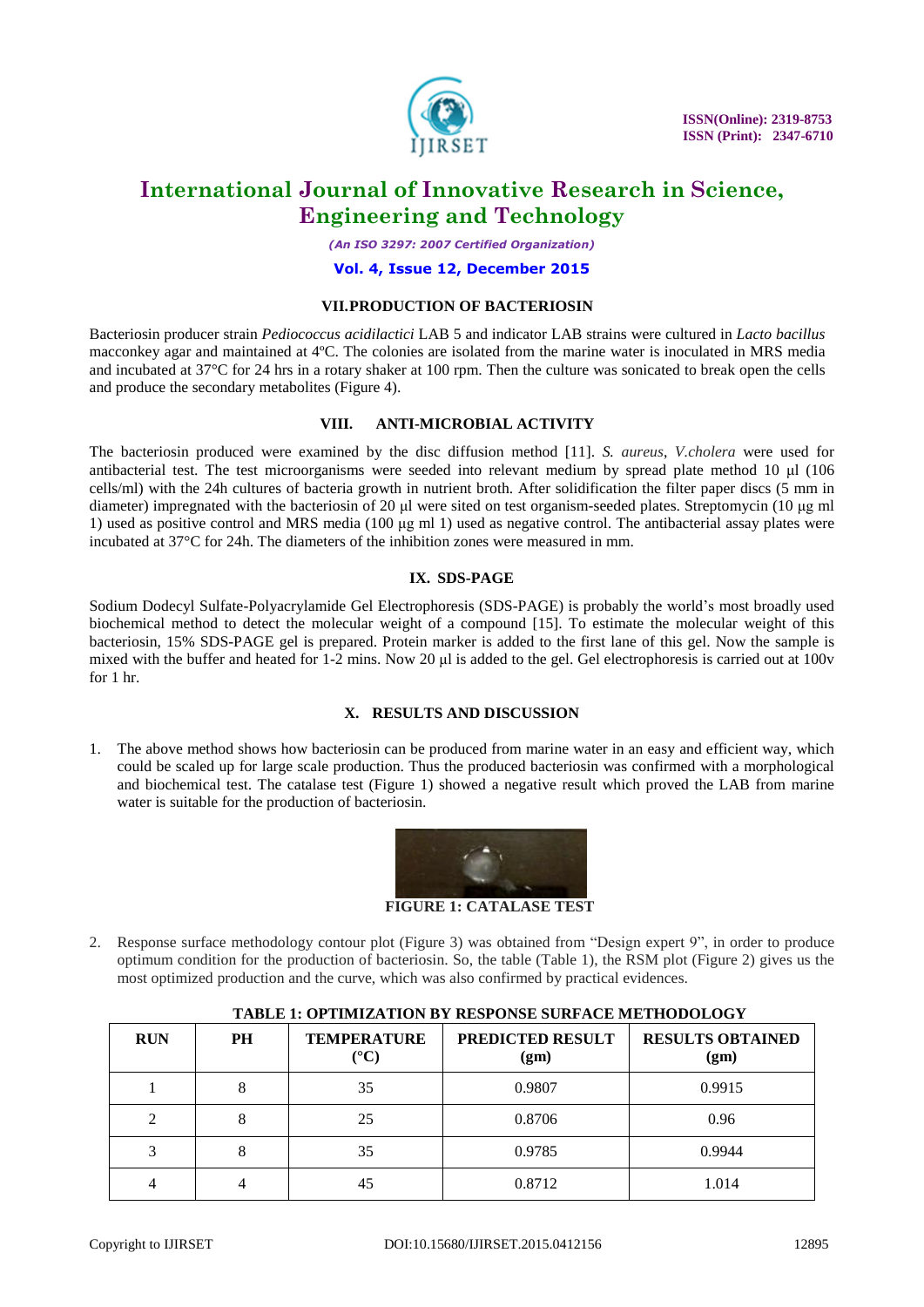

*(An ISO 3297: 2007 Certified Organization)*

#### **Vol. 4, Issue 12, December 2015**

| 5              | $\overline{4}$ | 35 | 0.8558 | 0.9215 |
|----------------|----------------|----|--------|--------|
| $\sqrt{6}$     | $\,8\,$        | 35 | 1.023  | 1.019  |
| $\overline{7}$ | $8\,$          | 45 | 1.027  | 1.094  |
| $8\,$          | $8\,$          | 35 | 0.8709 | 1.009  |
| 9              | $8\,$          | 35 | 0.8894 | 1.002  |
| $10\,$         | $8\,$          | 35 | 0.8536 | 0.937  |
| $11\,$         | $\,8\,$        | 35 | 0.9824 | 0.8893 |
| 12             | $8\,$          | 35 | 0.8494 | 0.985  |
| 13             | $\overline{4}$ | 25 | 1.024  | 1.044  |
| 14             | 12             | 35 | 1.011  | 1.156  |
| 15             | 12             | 25 | 0.9225 | 1.182  |
| 16             | 8              | 35 | 1.007  | 1.031  |
| 17             | $8\,$          | 35 | 0.975  | 1.051  |
| $18\,$         | 8              | 35 | 0.9922 | 1.025  |
| 19             | 12             | 45 | 1.157  | 1.34   |

Experimental design for bacteriosin production of *lab* by RSM comparing actual vs. predicted values



3. Bacteriosin produced was found to be of class II and also they belong to the category of Nisin. This was confirmed from molecular weight of the peptide obtained in the SDS-PAGE which was about 4.5 KDa. (Figure 4)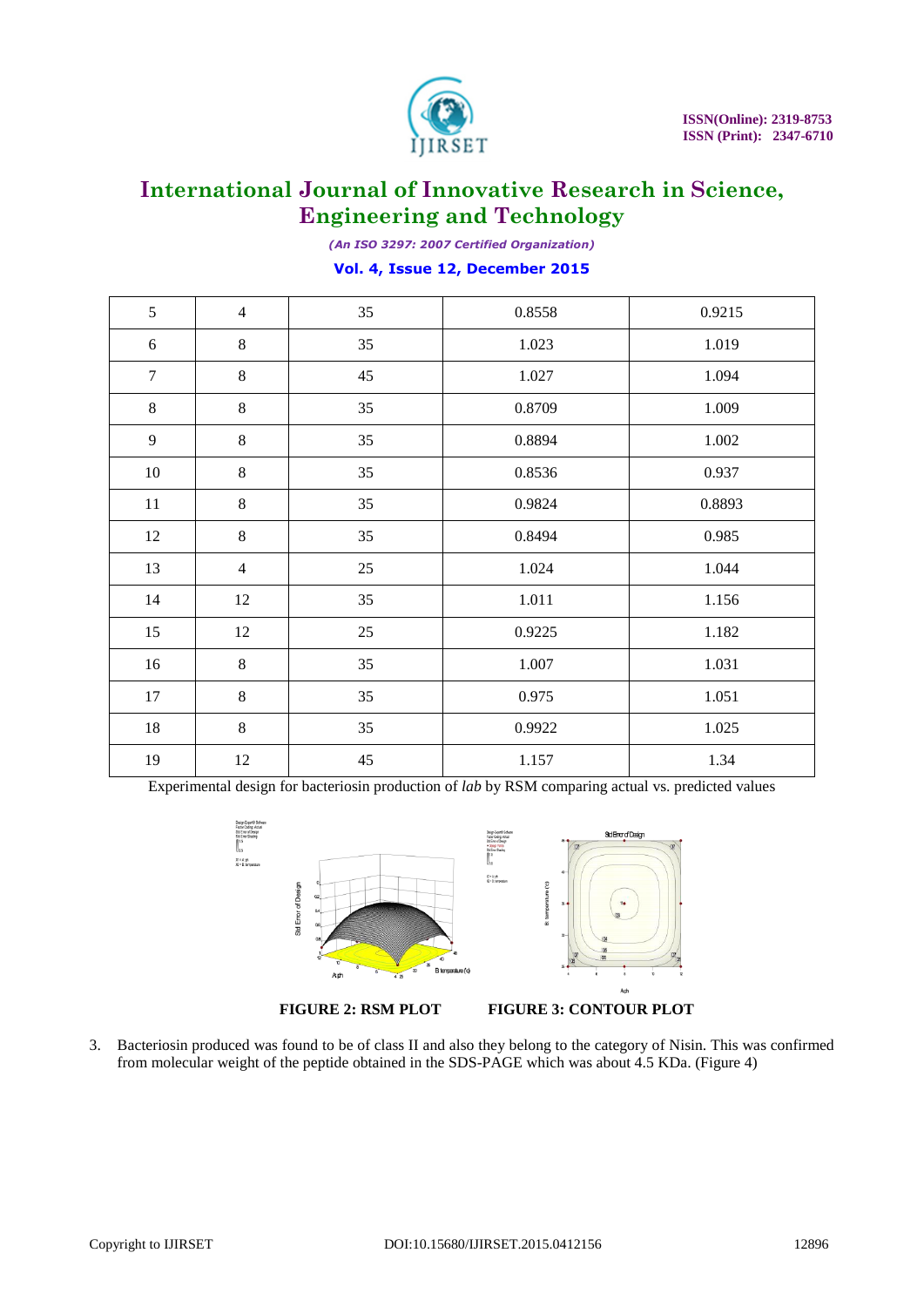

*(An ISO 3297: 2007 Certified Organization)*

### **Vol. 4, Issue 12, December 2015**



 **FIGURE 4: SDS – PAGE**

4. The bacteriosin also showed an effective anti-bacterial property against the common pathogens namely *Staphylococcus aureus, Vibrio cholera* which are most predominant in the sea food industry. (Figure 5) (Table 2)

| Micro-organism        | Positive Control<br>(Streptomycin) | <b>Negative Control</b> | <b>TEST</b>      |  |  |  |  |
|-----------------------|------------------------------------|-------------------------|------------------|--|--|--|--|
| Vibrio cholera        | $5.0 \text{ cm}$                   |                         | 5.5 cm           |  |  |  |  |
| Staphylococcus aureus | $6.0 \text{ cm}$                   |                         | $7.0 \text{ cm}$ |  |  |  |  |

### **TABLE 2: ANTI-MICROBIAL ACTIVITY**

Test sample (Bacteriosin) has higher potential against the test microorganisms than the positive control (streptomycin). **FIGURE 5: ANTIMICROBIAL ACTIVITY**



 *Staphylococcus aureus Vibrio cholera* A- Negative control; B- Positive control; C- Test

So this bacteriosin which is produced from the marine water could be used in sea food industry in packaging and transportation of the food across the country. This would save a huge amount of money that goes waste due to spoilage of food. The bacteriosin produced, is sensitive to temperature, pH and other hurdles that are mentioned in Hurdle technology of food preservation. But this could overcome, by combining bacteriosin with other food preservative for better efficiency.

#### XI. **FUTURE RESEARCH**

The bacteriosin produced from marine microorganisms are under study relative to their terrestrial counterparts. However, the profusion and range of bacteriosin in marine microorganisms remains to be fully explored. We predict that a wealth of noval bacteriosin proteins can be easily identified as the screening efforts proceed. Further, there is increased curiosity in the use of bacteriosin as alternative to classical antibiotics in aquaculture. Bacteriosin are highly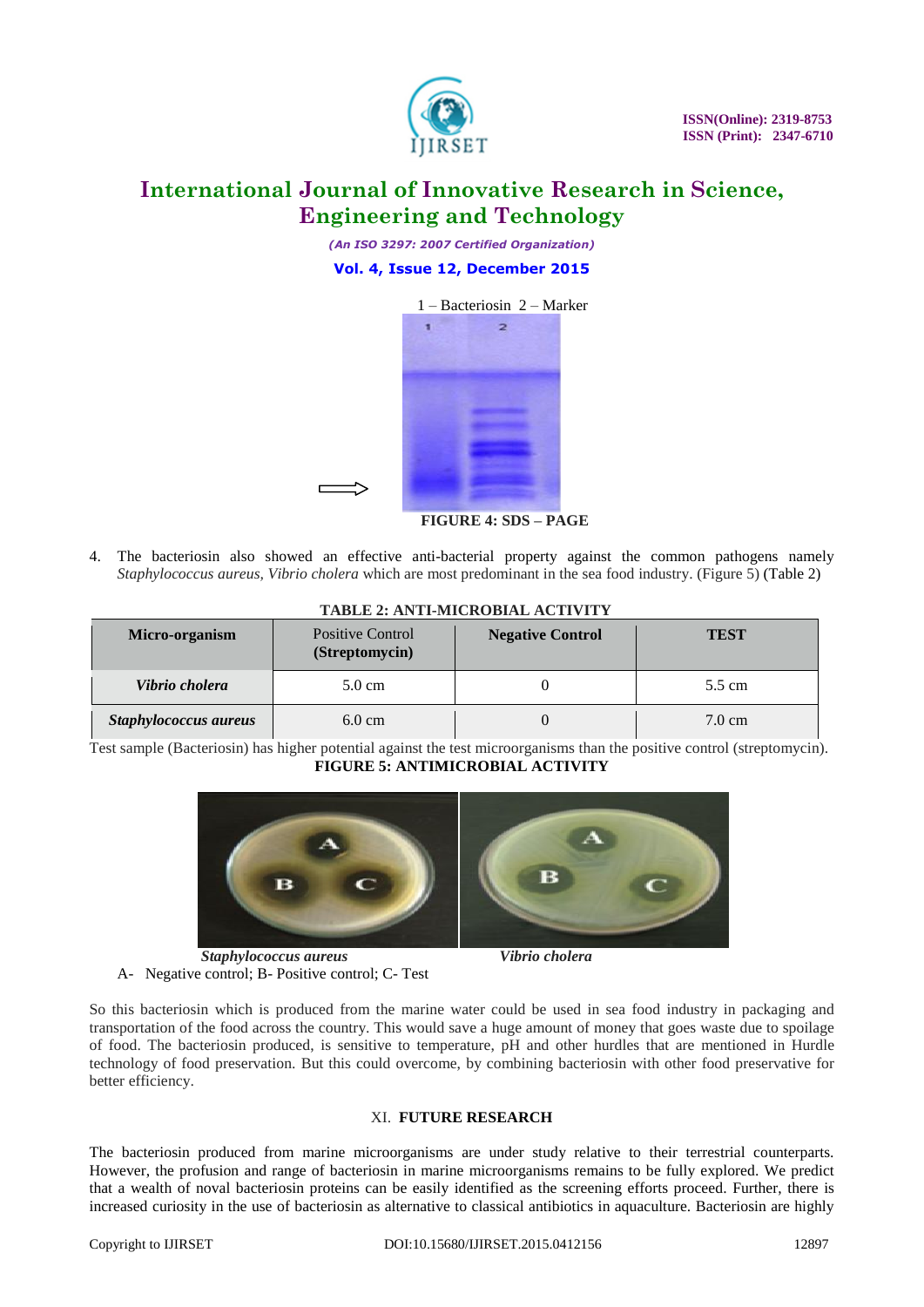

*(An ISO 3297: 2007 Certified Organization)*

#### **Vol. 4, Issue 12, December 2015**

persuasive against marine pathogens and environmentally safe, due to the fact that they do not create intensive selection pressures for antibiotic resistance. Clearly, bacteriosin could prove extremely beneficial to the sea food industry and more research should be dedicated to exploring their potential applications as probiotics and therapeutics. Given the fact that all species of bacteria have the potential to produce bacteriosin, and only a handful has thus far been identified from marine microorganisms. We are confident that existing studies have exposed only the tip of the iceberg, in terms of bacteriosin diversity and potential use in the seafood industry.

#### **XII.ACKNOWLEDGEMENT**

We wish to express our sincere gratitude to Dr. Johanna Rajkumar, professor and Dean, Department of Biotechnology, Rajalakshmi Engineering College for providing us an opportunity to do our project work.

We sincerely thank Dr. V. Gayathri for her guidance and encouragement in carrying out this project work. We also wish to express our gratitude to our Head of the department and other faculty members who rendered their help during the period of our project work.

#### **REFERENCES**

[1] Brink, B., Minekns, M., Vander Vossen, J. M. B. M., Leer, R. J., and Huis in't Veld J. H. J., "Antimicrobial activity of lactobacilli: preliminary characterization and optimization of production of acidocin B, a novel bacteriocin produced by Lactobacillus acidophilus M46", Journal of Applied Bacteriology, vol. 77, no. 2, pp. 140-145, 1994.

[2] Cascales, E., Buchanan, S.K., Duche, D., Kleanthous, C., Lloubes, R., Postle, K., Riley, M.,Slatin, S., and Cavard, D., "Colicin biology", Microbiology and molecular biology reviews: MMBR, vol. 71, no. 1, pp. 158-229, 2007.

[3] Chavan, M. A., and Riley, M. A., "Molecular Evolution of Bacteriosins in Gram Negative Bacteria, In Bacteriosins: Ecology and Evolution, Riley, M.A., Chavan, M.A. (Eds.)", pp.5-18, 2007.

[4] De la Rosa-Garcia, S. C., Munoz-Garcia, A. A., Barahona-Perez, L. F., Gamboa-Angulo M. M., "Antimicrobial properties of moderately halotolerant bacteria from cenotes of the Yucatan peninsula", Letters in Applied Microbiology, vol.45, no.3, pp. 289-294, 2007.

[5] Galvez, A., Lopez, R. L., Abriouel, H., Valdivia, E., and Omar, N.B., "Application of bacteriosins in the control of foodborne pathogenic and spoilage bacteria", Critical reviews in biotechnology, vol. 28, no. 2, pp. 125-152, 2008.

[6] García, P., Rodríguez, L., Rodríguez, A., and Martínez, B., "Food biopreservation: promising strategies using bacteriosins, bacteriophages and endolysins", Trends in Food Science & Technology, vol. 21, no. 8, pp. 373-382, 2010.

[7] Gross, E., and Morell, J. L., "Structure of Nisin", Journal of American Chemical Society, vol. 93, no. 18, pp. 4634-4635, 1971.

[8] Hugenholz, J., and de Veer G. J. C. M., "Nisin and Novel antibiotics", Escom Publishers, pp. 404-412, 1991.

[9] Hurst A., "Nisin", Advance Applied Microbiology, vol. 27, pp. 85-123, 1981.

[10] Lindgren S. W., and Dobrogosz W. J., "Antagonistic activities of lactic acid bacteria in food and feed fermentation", FEMS Microbiology Review, vol. 87, pp. 149-154, 1990.

[11] Microbiological methods, Collins and Lyne, pp. 90, 8th edition, London, 2004.

[12] Moliter, E., and Sahl H. G., "Nisin and Novel lantibiotics", Escom Publishers, pp. 434-439, 1991.

[13] Nelson, G., and George, S., "Comparison of media for selection and enumeration of mouse fecal flora populations", Journal of Microbiological Methods, vol. 22, Issue 3, pp 293-300, 1995.

[14] Pilet, M.F., and Leroi, F., "Applications of protective cultures, bacteriosins, and bacteriophages in fresh seafood and seafood products, In: Protective cultures, antimicrobial metabolites and bacteriophages for food and bevarage biopreservation", 2011.

[15] Snezana Jovanovic, Miroljub Barac, Ognjen Macej, Tanja Vucic, and Caslav Lacnjevac, "SDS-PAGE Analysis of Soluble Proteins in Reconstituted Milk Exposed to Different Heat Treatments", Sensors, vol. 7, pp. 371-383, 2007.

[16] Tagg J R., Dajani A. S., and Wannamaker L. W., "Bacteriosins of gram-positive bacteria", Bacteriology Review, vol. 40, no. 3, pp. 722-756, 1976.

[17] Russell V. Lenth, "Surface Plots in the rsm Package", The University of Iowa, 2012.

[18] Wilson, G.S., Raftos, D.A., Corrigan, S.L., and Nair, S.V., "Diversity and antimicrobial activities of surface-attached marine bacteria from Sydney Harbour, Australia", Microbiological research, vol. 165, no. 4, pp. 300-311, 2010.

[19] Yang, R., Johnson, M. C., and Ray, B., "Novel method to extract large amounts of bacteriocins from lactic acid bacteria", Applied and Enviromental Microbiology, vol. 58: pp 3355-3359, 1992.